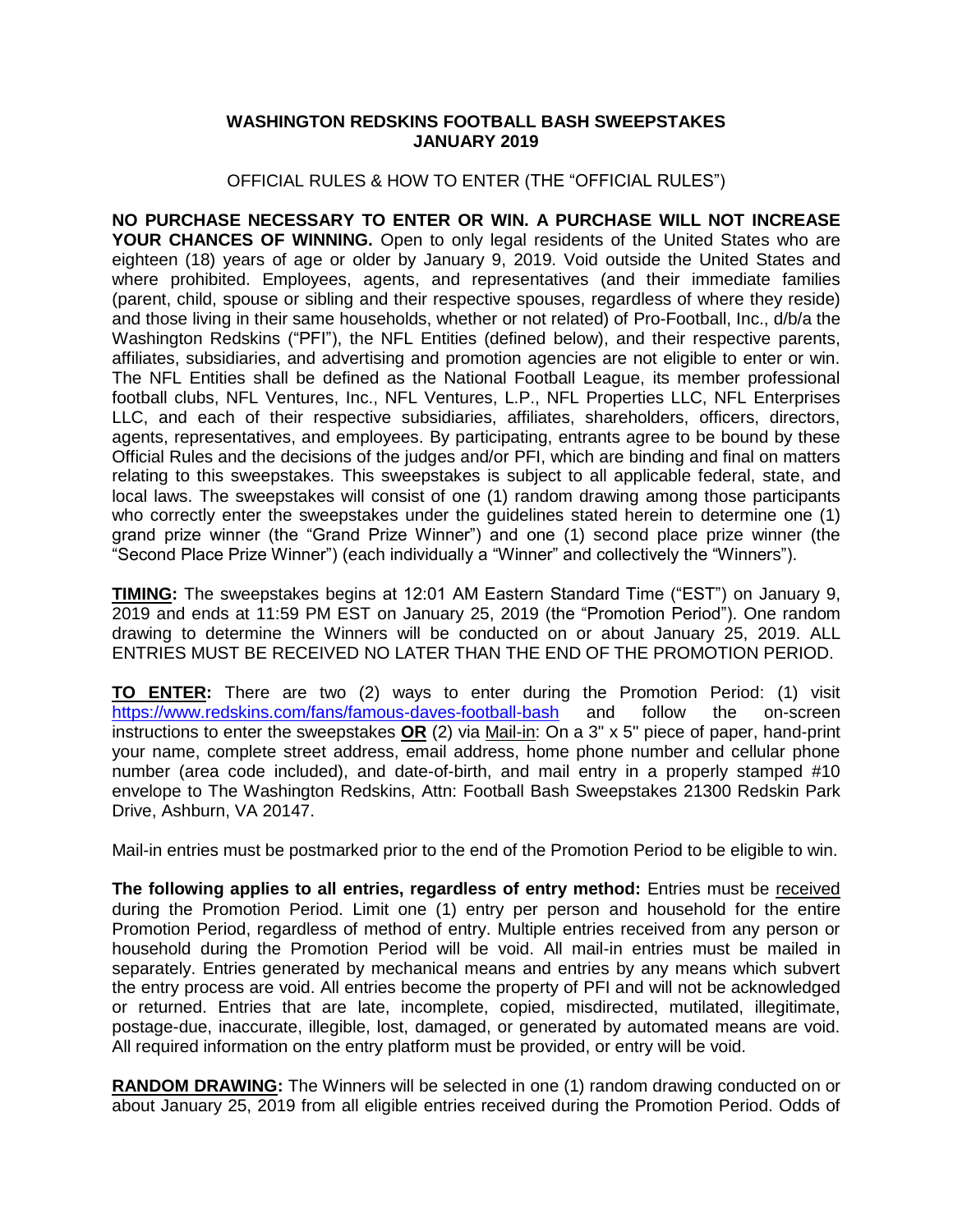winning depend on the number of eligible entries received. All random drawings will be conducted by PFI.

**WINNER NOTIFICATION:** The Winners will be notified by mail, phone, and/or e-mail in PFI's sole discretion. Except where prohibited by law, entry constitutes permission to use each Winner's name, hometown, and likeness for online posting, and/or any advertising and publicity without additional compensation. The Winners and their guests may be required to execute and return an affidavit of eligibility, a liability release, and, a publicity release within twenty-four (24) hours of receipt. If such documents are not returned within the specified time period, a prize or prize notification is rejected, faulty or returned as undeliverable, PFI is unable to contact a potential winner within twenty-four (24) hours of notification, or a potential winner is not in compliance with these Official Rules, prize will be forfeited and, at PFI's discretion and time permitting, an alternate winner selected for the drawing at issue.

## **PRIZES:**

The Grand Prize Winner will receive the following prize (the "Grand Prize"):

- Fully catered meal from Famous Dave's BBQ for 18-20 guests including: 4 slabs of ribs,
	- 5 lbs of pork, party platter of wings, 2 qts of beans, 2 qts of coleslaw and 18 buns o The Grand Prize Winner will be responsible for coordinating with Famous Dave's
		- BBQ when the Grand Prize Winner wants to receive the catered meal.
- A Washington Redskins prize pack. PFI will determine the contents of such prize pack in its sole discretion.

The Second Place Prize Winner will receive the following prize (the "Second Place Prize"):

• One (1) One hundred dollar gift card to Famous Dave's BBQ

## **Approximate Retail Value ("ARV") of the Grand Prize: \$416.99 Approximate Retail Value ("ARV") of the Second Place Prize: \$100**

Odds of winning the Prizes depend upon the number of eligible entries received during the Promotion Period. The Winners are solely responsible for their own conduct while accepting the Prizes and agree to comply with all applicable laws and regulations pertaining to use and enjoyment of the Prizes, including, but not limited to, consumption of alcoholic beverages. PFI will not replace any lost, mutilated, or stolen tickets, travel vouchers or certificates.

**CONDITIONS OF ENTRY:** As a condition of entry into the Sweepstakes, which you hereby acknowledge is good and valuable consideration, you hereby grant to PFI and each of their respective affiliates and licensees permission and license to reproduce, distribute, prepare derivative works of, copy, display publicly, and otherwise use the pictures, information, or other content you submit as part of this Sweepstakes. As a further condition of entry into the Sweepstakes, which you hereby acknowledge is good and valuable consideration, you hereby grant to PFI and each of their respective affiliates and licensees permission and license to use each entrants' name and/or likeness. You acknowledge that each of the foregoing permissions and licenses shall be perpetual and irrevocable, and the rights granted shall include any use (whether now known or hereinafter contemplated), via any and all media (whether now known or hereinafter devised), worldwide, for any purpose (including without limitation advertising, promotional, trade, or other purposes), without any further permission or additional consideration required.

**GENERAL PRIZE CONDITIONS:** The Winner agrees that the prize is awarded "as is" with no warranty, representation, or guarantee, either express or implied, in fact or in law, whether now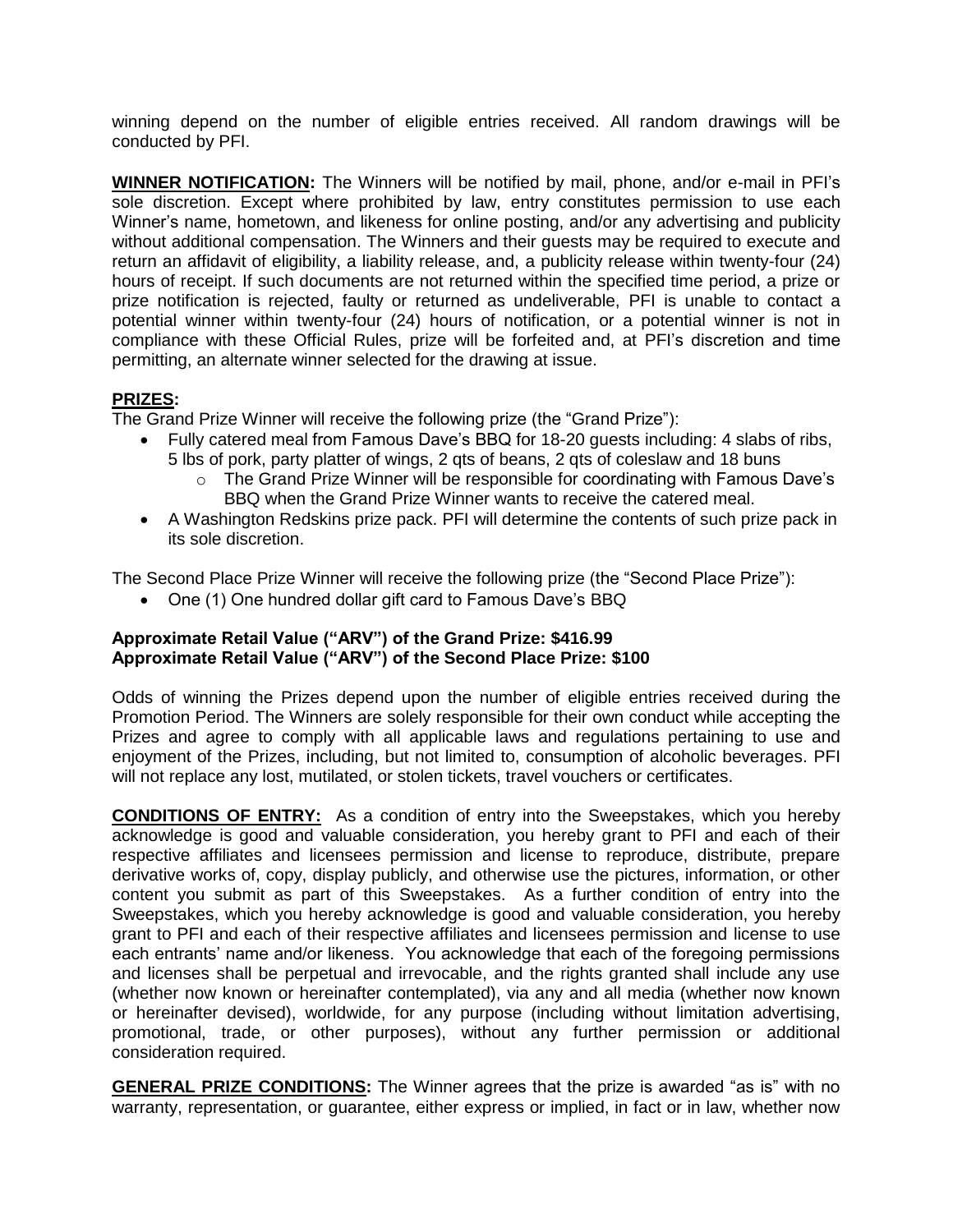known or hereinafter enacted, relative to the use or enjoyment of the prize, including, without limitation, its quality, merchantability or fitness for a particular purpose. All prize details are at PFI's sole discretion. The Winner may not substitute, assign or transfer a prize or redeem a prize for cash. PFI may substitute prizes of equal or greater value at PFI's sole discretion. The Winner is responsible for all applicable federal, state, and local taxes, if any and all other costs associated with prize acceptance. PFI will not replace any lost, mutilated, or stolen prize or any prize that is undeliverable or does not reach the Winner for any reason, including, without limitation, because of incorrect or changed contact information. No more than the stated Prize will be awarded. If the Prize is legitimately claimed it will be awarded. If a Winner cannot accept the Prize as stated, the Prize will be forfeited and, at PFI's discretion, an alternate winner will be selected.

**GENERAL CONDITIONS:** Released Parties (as defined below) are not responsible for lost, late, incomplete, inaccurate, stolen, misdirected, undelivered, garbled, illegible, or postage-due mail or entries; or for technical failure or other errors or difficulties of any kind whether human, typographical, printing, or otherwise relating to or in connection with the sweepstakes, including, without limitation, errors or difficulties which may occur in connection with the administration of the sweepstakes, the processing of entries, the announcement of the Prize and the Winner, or in any sweepstakes-related materials. Released Parties are also not responsible for any incorrect or inaccurate information. Released Parties are not responsible for injury or damage to participants' or any person's computer related to or resulting from participating in this sweepstakes. Persons who tamper with or abuse any aspect of the sweepstakes, act in an unsportsmanlike or disruptive manner, or who are in violation of these Official Rules, as solely determined by PFI, will be disqualified and all associated entries will be void. PFI reserves the right at its sole discretion to suspend, modify, or terminate the sweepstakes should any portion of the sweepstakes be, in PFI's sole opinion, compromised by non-authorized human intervention or other causes which, in the sole opinion of the PFI, corrupt or impair the administration, security, fairness or proper play, or submission of entries, or for any other reason determined by PFI in its sole discretion and, if terminated, at its discretion, select the potential winner for the drawing(s) at issue from all eligible, non-suspect entries received for the applicable drawing prior to action taken or as otherwise deemed fair and appropriate by PFI. PFI is not responsible for electronic communications that are undeliverable as a result of any form of active or passive filtering of any kind, or insufficient space in entrant's e-mail account to receive email messages. PFI is not responsible, and may disqualify an entrant, if his or her email address, telephone, or other contact information does not work or if it is changed without entrant giving prior written notice to PFI. PFI's failure to or decision not to enforce any provision in these Official Rules will not constitute a waiver of that or any other provision. In the event there is an alleged or actual ambiguity, discrepancy, or inconsistency between disclosures or other statements contained in any sweepstakes related materials and/or these Official Rules (including any alleged discrepancy or inconsistency in these official rules), it will be resolved in PFI's sole discretion. The invalidity or unenforceability of any provision of these Official Rules shall not affect the validity or enforceability of any other provision. In the event that any provision is determined to be invalid or otherwise unenforceable or illegal, these Official Rules shall otherwise remain in effect and shall be construed in accordance with their terms as if the invalid or illegal provision were not contained herein. If PFI determines at any time in its sole discretion that the Winner or potential winner is disqualified, ineligible, or in violation of these Official Rules, PFI reserves the right in its sole discretion to select an alternate winner, even if the disqualified potential winner's name may have been shown or announced publicly. If any person supplies false information, obtains entries by fraudulent means or is otherwise determined to be in violation of these Official Rules in an attempt to obtain any prize, PFI may disqualify that person and seek damages from him or her and that person may be prosecuted to the full extent